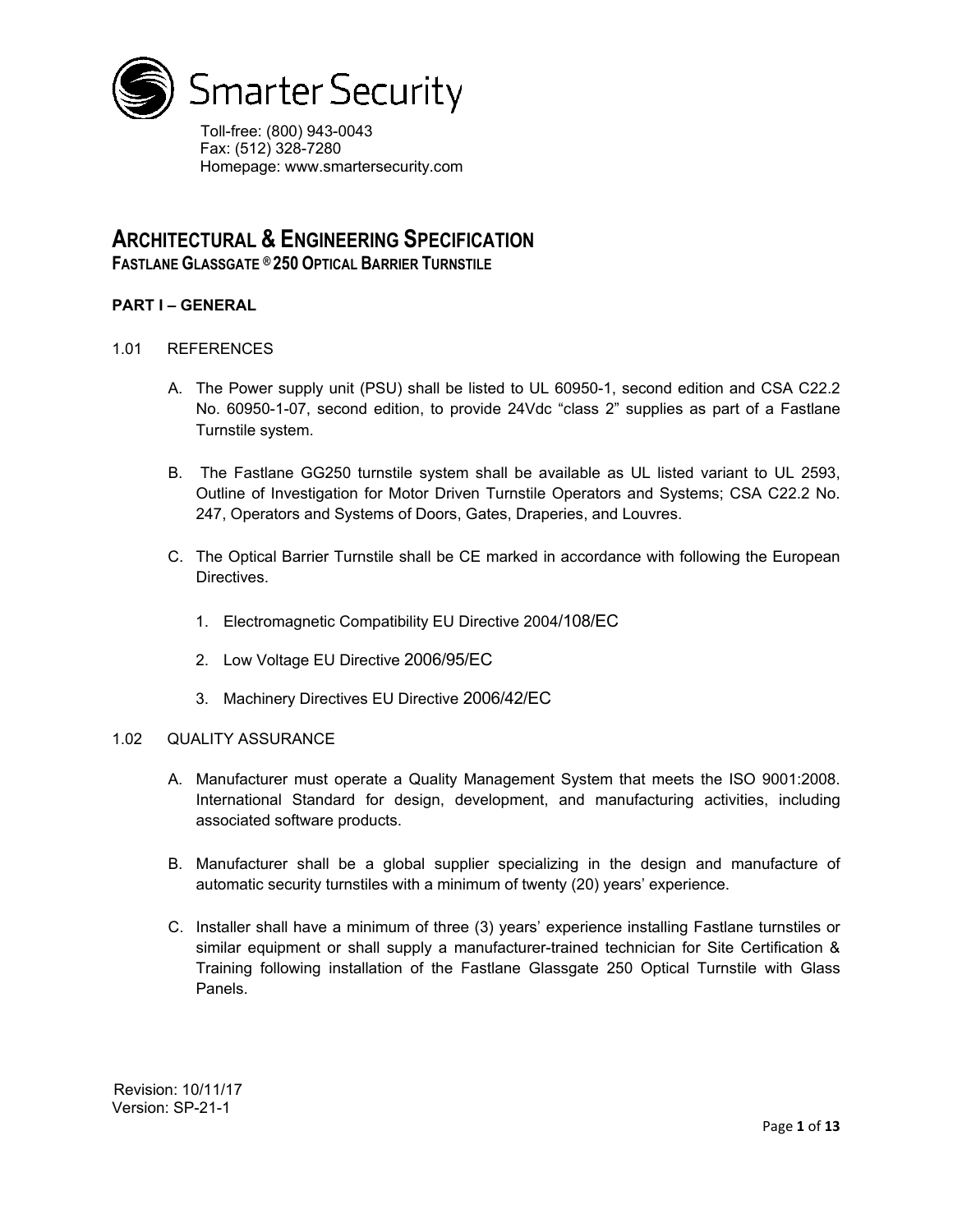### 1.03 SUBMITTALS

- A. Submit manufacturer's product literature including datasheet and drawing pack for specific model, including options.
- B. Provide high resolution photo.
- C. Provide, upon request, Glassgate 250 Installation & Maintenance manual.
- D. Provide, upon request, site specific drawings detailing product placement, arrangement and wiring.

### 1.04 DELIVERY, STORAGE AND HANDLING

- A. Deliver equipment and materials to specified location in manufacturer's packaging undamaged, complete with installation instructions.
- B. Store off ground, under cover, protected from weather and construction activities. For periods of extended storage the equipment will be kept in an environment that regulates temperature and humidity.
- C. Use forklift, pallet jack, or specified number of personnel for moving equipment, observing manufacturer's safety instructions at all times.

# 1.05 PROJECT/SITE CONDITIONS

- A. Install Fastlane Glassgate 250 Optical Turnstiles with Glass Panels on level, finished floor, and in strict accordance with manufacturer's installation chapter in the provided Installation & Maintenance manual.
- B. Install Fastlane Glassgate 250 Optical Turnstile on manufacturer-supplied Floor Protector System to rest on a level finished floor.

## 1.06 WARRANTY

A. Manufacturer's standard form in which manufacturer agrees to repair or replace components of optical turnstile system that fail in materials or workmanship within specified warranty period. Failures include, but are not limited to, the following: faulty circuit boards (PCB), infrared beams, and mechanical components. Warranty Period: 1 year from date of shipment or 2 years from installation with on-line product registration using manufacturer's Fastlane *Connect* remote services.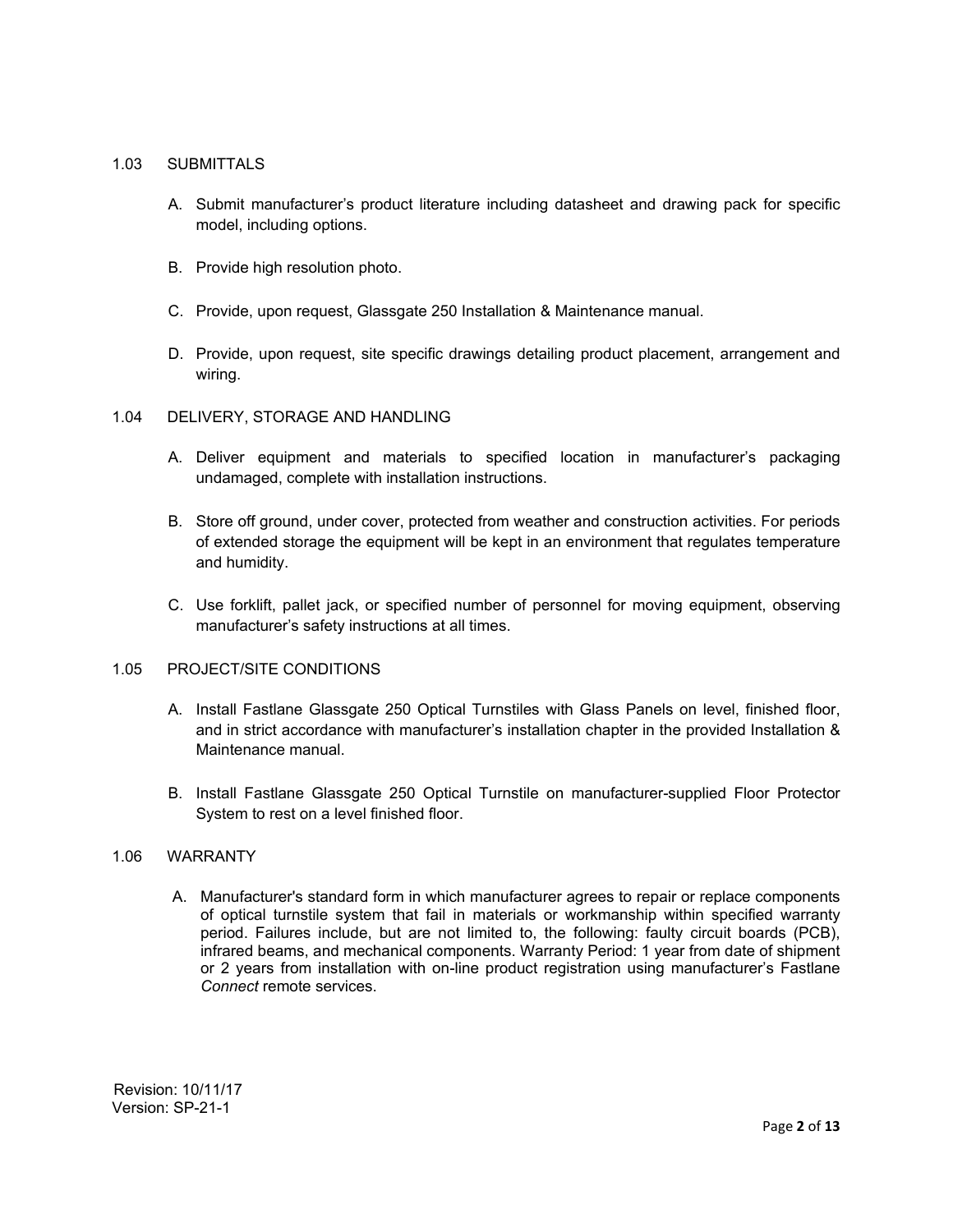## **PART II - PRODUCTS**

#### 2.01 MANUFACTURER

A. Integrated Design Ltd Feltham Point Air Park Way Feltham Middlesex TW13 7EQ United Kingdom Tel (0) 208 890 5550 Fax (0) 208 890 2444

#### 2.02 PRODUCT

A. Fastlane Glassgate 250 with Glass Panels, NO SUBSTITUTIONS. Include the following options: TCP/IP connections, Fastlane Desktop Remote Control Unit, Fastlane Touchscreen Remote, or Fastlane Connect.

#### 2.03 CONSTRUCTION

- A. Exterior:
	- 1. End Panels: stainless steel 304 grade 240 grit (Satin No. 4) horizontal grain (standard).
	- 2. Side Panels: stainless steel 304 grade 240 grit (Satin No. 4) horizontal grain (standard) with polycarbonate filter windows for the infrared beams.
	- 3. Encasement: stainless steel 304 grade 240 grit (Satin No. 4) horizontal grain (standard)
- B. Interior Chassis:
	- 1. Chassis framework must be black satin, powder-coated mild steel
	- 2. 4 No. 10mm mounting studs are required to secure the baseplate to the floor substrate.
- C. Decorative Tops:
	- 1. Stainless steel 304 grade 240 grit (Satin No. 4) horizontal grain with Black Quartz Corian® for reader mounting locations.
	- 2. Optional Black Quartz Corian®
	- 3. Optional Custom materials e.g. 20-25mm thick Stone, 10mm Glass with underside finish.
- D. Glass Panels: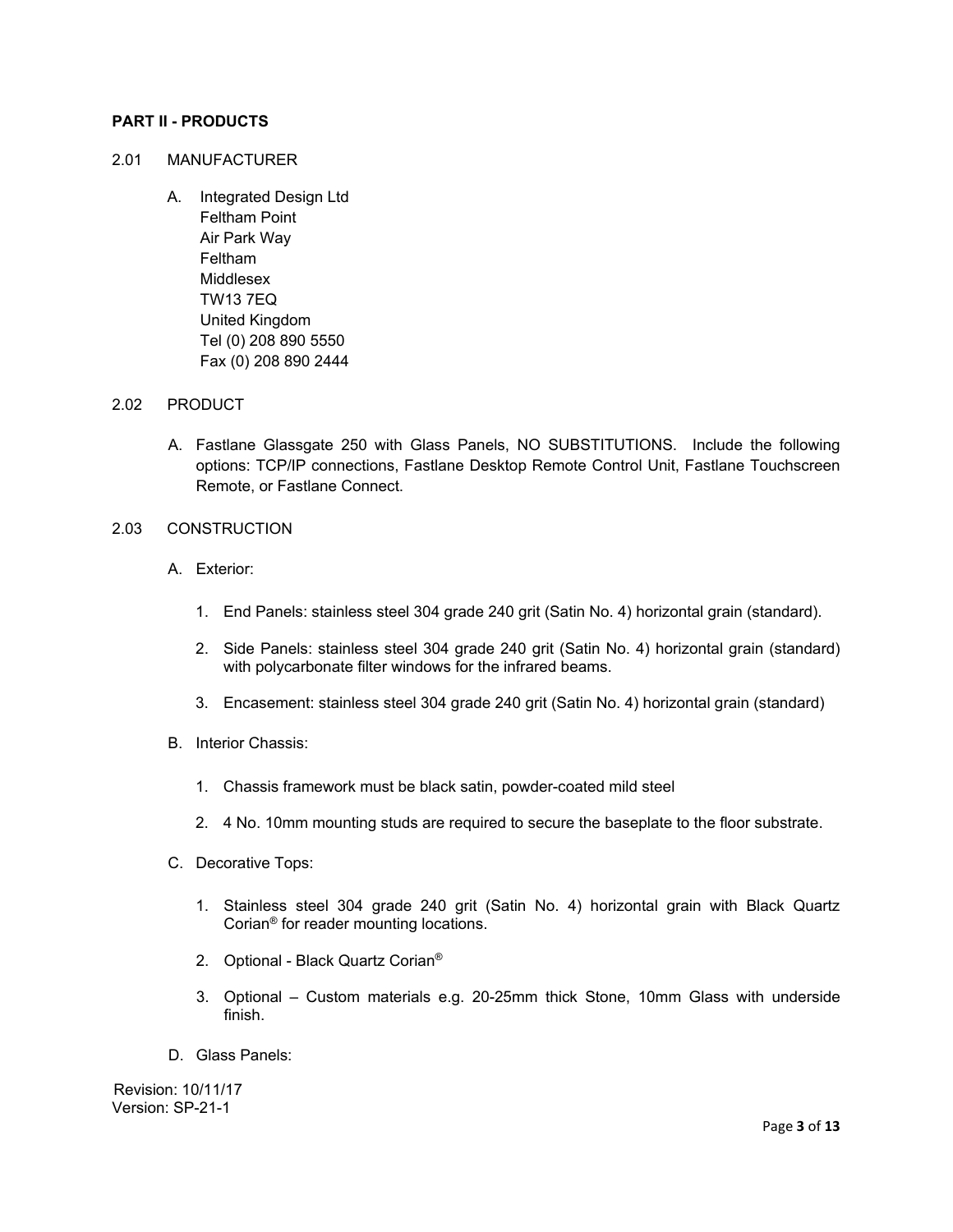- 1. Toughened safety glass to EN 14179 / ANSI 97.1
- 2. Barrier height 730mm
- E. Card Reader Window:
	- 1. Optional frosted acrylic inset into end panel
- F. Turnstile Status Display
	- 1. Located on the Right Hand Side of each lane viewed from the entrance/exit
	- 2. The Indicator is provided by RGB LEDs diffused through frosted clear inset into the top of the end panel, approximate dimensions 90 x 10mm for Round End Panel model.
- G. Enclosure:
	- 1. Dimensions
		- a. Round end panel model Length 1248mm, Width 188mm, Height 1016mm
		- b. Square end panel model Length 1248mm, Width 188mm, Height 1016mm
	- 2. Pedestal weight
		- a. RX/TX Pedestal (with DDA Glass) 73Kg
		- b. Interlane Pedestal (with DDA Glass) 88Kg
	- 3. Unit enclosure shall provide an Ingress Protection rating of IP20.

## 2.04 EQUIPMENT

A. General: Two or more adjacent pedestals utilising pulsed infrared beams to create an invisible electronic field between pedestals, monitoring the passage of individuals entering and leaving a facility, discriminating between people and nuisances (such as common briefcases, umbrellas, and rolling carts); with dual swinging glass panels to physically deter unauthorised individuals from passing through the lane. A breaking force is applied to the glass panels when closed to deter an unauthorised user from pushing through. Standard Lane widths of 660mm and 914mm are available, custom lane widths may be accommodated subject to the application. All calibrations, feature set selections and diagnostics are built in to the unit managed on board by the relevant processor cards. Must not require a Windows based PC to operate.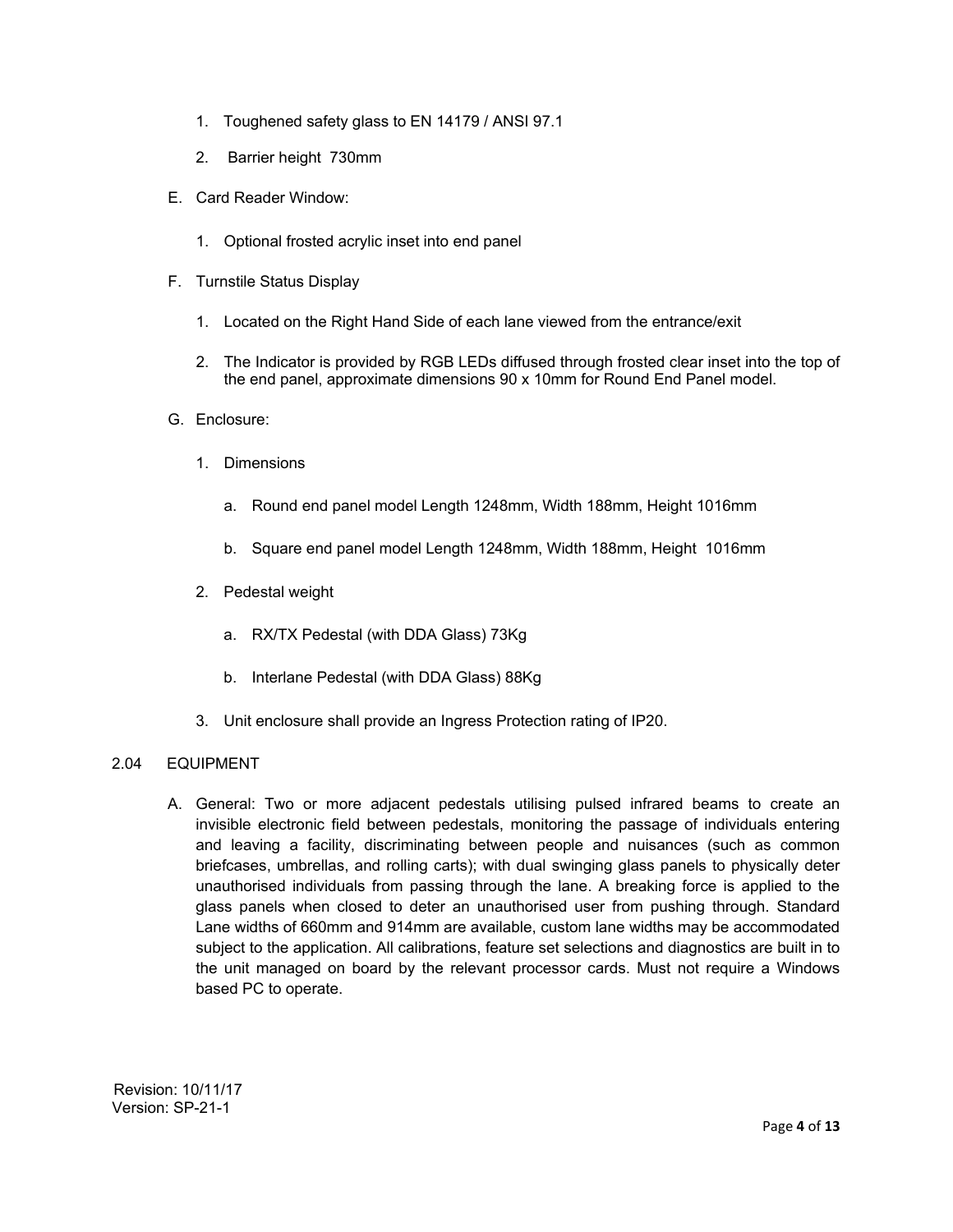- B. Types of units: The system shall consist of a Transmit Gate Pedestal (TXG) and a Receive Gate Pedestal (RXG) to provide a single lane, and Interlane Pedestals (INT) to form additional lanes between the RXG and TXG pedestals.
- C. Capabilities:
	- 1. Detect and deter unauthorised persons from entering into the protected area.
	- 2. Detect unauthorised persons more than 5mm at waist height, behind an authorised person, that is "tailgating" or "piggybacking."
	- 3. Detect direction of movement, that is, entry and exit.
	- 4. Verify entry into the protected area following authorisation.
	- 5. Provide alarm outputs on detection of a violation by means of:
		- a. Local sounders and indicators
		- b. Remote sounder output
	- 6. Operate in bi-directional, single direction, no entry or free access modes.
	- 7. Minimize false alarms through the use of infrared beams connected to intelligent detection algorithms.
	- 8. Process a high number of people without security guard intervention, unless access is rejected by the system or a system anomaly occurs.
	- 9. Ensure a fast throughput, up to one person per second, subject to the access control system.
	- 10. Buffering multiple inputs from an access control system to maximize throughput.
	- 11. Easy to use.
	- 12. Allow free movement for wheelchair users with DDA width lanes.
	- 13. Allow safe emergency egress through a fire alarm input to open the glass panels.
	- 14. Entry and exit with an authorised card, biometric, or other credential.
	- 15. Entry and exit that is unauthorised causing an alarm.
	- 16. Authorised card being read by the system but no entry or exit taking place using an optional alarm configuration.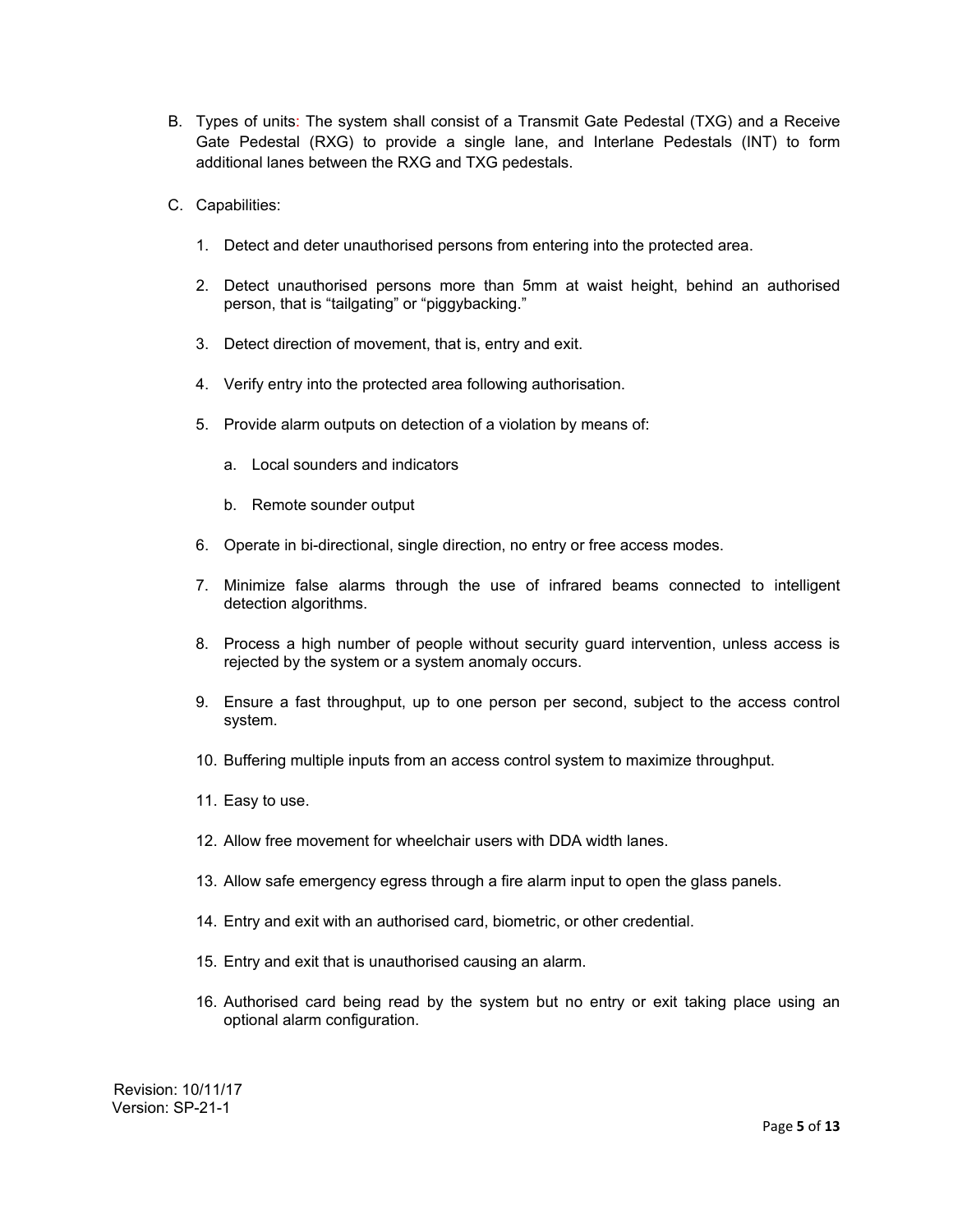- 17. Card presented for entry but exit occurring causing an alarm.
- 18. Card presented for exit but entry occurring causing an alarm.
- 19. Obstruction of an infrared beam path causing an alarm.
- 20. Create an alarm for a person pushing/forcing the glass panels, that is, forced entry.
- 21. Barrier Breakaway force greater than or equal to 70N.
- D. Fastlane Optical System
	- 1. Intelligently monitored infrared beam matrix: Up to 32 beam paths per lane.
		- a. IR Beams with distributed processing for maximum signal analysis. Every 4 infrared beam paths have a dedicated microprocessor coupled to a custom-designed system controller. These technologies work together to create an "entity management" system that 'thinks' in real time to accurately position the size, shape, and speed of individual entities in the lane.
		- b. Superfluous user behavior tolerated by the software without generating an alarm condition due to:
			- i. Partial passage through the beams and moving back out again.
			- ii. Hesitation in the beam field for less than a pre-selected number of seconds.
			- iii. Presenting a card for authorisation while within the beam-field, but before completing passage through it.
	- 2. Access request transaction speed: Time delay of no greater than 100ms in signaling passage through the beams and readying the turnstile for the next user except when a greater delay is caused by the attached access control system.
		- a. The optical system must be capable of throughput of up to 1 person per second.
		- b. The system throughput including barrier operation and access control system is better than 40 persons per minute.
	- 3. Glass Panel Control Beams: Utilise a matrix of up to 32 infrared beam paths as glass barrier control to reduce the velocity or stop the glass barrier movement in the event that a user is in the path of an operating barrier.
	- 4. Visitor Management System: Allows an unlimited number of people to pass through the lane. Once the visitors have entered and the system no longer sees anyone entering or exiting for 3 seconds, the glass panels return to the closed position.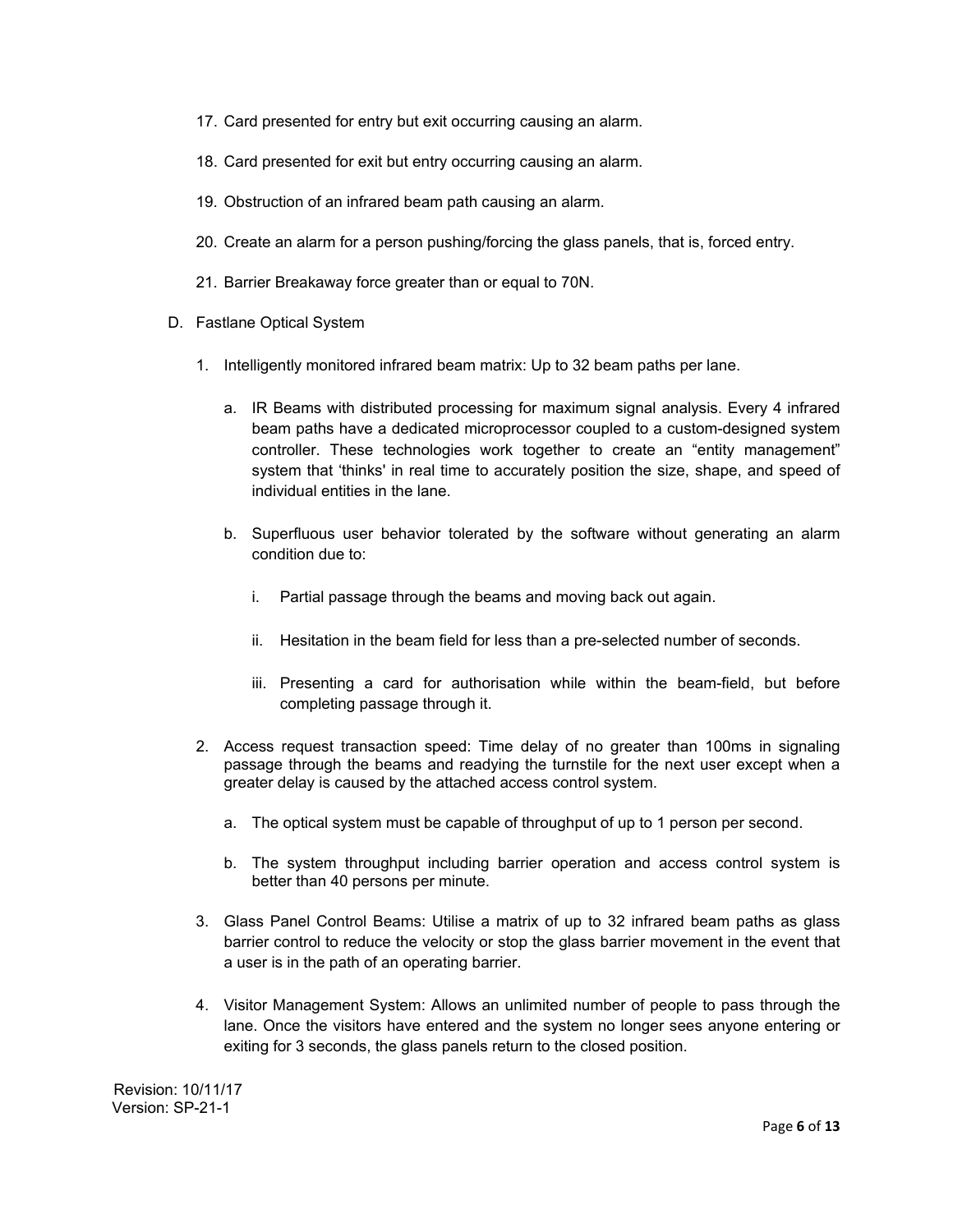# E. Operating Modes

- 1. Optical turnstile mode where by the glass panel barriers are positioned to the exit end of the lane and the system operates as an optical-only turnstile.
- 2. Normally closed mode where by the barriers are closed (centered within the lane) and open away from requested and authorised direction of travel.
- 3. Visitor entry mode where the turnstile opens upon visitor request and allows free travel through the turnstile without issuing an alarm. Once the visitors have entered and the system no longer sees anyone entering or exiting for 3 seconds, the beam operations return to their original security setting.
- 4. Emergency unit must have a dedicated input for integration with a fire control panel to receive fire alarm signals. When the emergency signal is activated, glass barriers will open in the exit direction and remain open to allow unobstructed passage. Once the emergency signal is deactivated, the unit must return to the operating mode immediately preceding the alarm.
- 5. Power Fail unit must have glass panel barriers that open automatically with internal auxiliary power option in the event of power failure. Without this option, barriers may be easily pushed open in either direction. Once power is restored, unit must return to the operating mode immediately preceding the event.
- F. Inputs:
	- 1. Entry Request: Normally Open dry contract. Closing on request for <1 second
	- 2. Exit Request: Normally Open dry contract. Closing on request for <1 second
	- 3. Entry Visitor Request: Normally Open momentary closing switch contacts
	- 4. Exit Visitor Request: Normally Open momentary closing switch contacts
	- 5. Ethernet port
- G. Outputs:
	- 1. Voltage-free relay contacts rated 24Vdc @ 500mA for the following functions for alarm indicators, and to provide turnstile and entry and exit door emulation.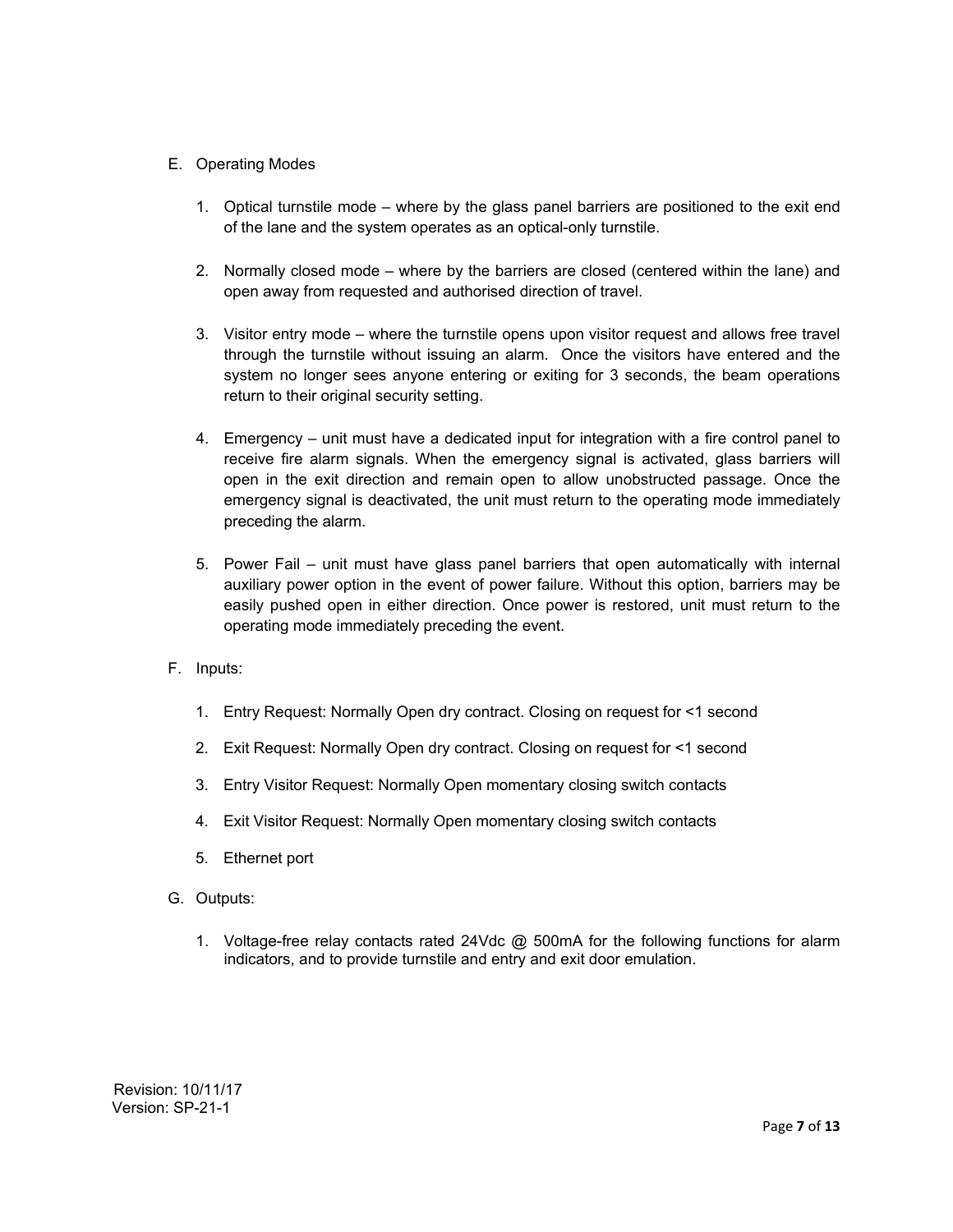- 2. Output to Access control System:
	- a. Access monitoring (used as confirmation of access after authorisation)
		- i. Entry: Normally closed (opening for 1s)
		- ii. Exit: Normally closed (opening for 1s)
	- b. Alarm 1: Normally closed (opening for a minimum of 1s)
	- c. Alarm 2: Normally closed (opening for 1s)
- 3. Two-Stage Audio/Visual Alarm System
	- a. First stage notifies user and guard that someone has entered the lane without authorisation.
		- i. Allows user to back up and attempt authorisation, before going into a full alarm.
		- ii. Guard becomes aware that a lane violation may occur.
	- b. Second stage notifies user and guard that someone has passed through the lane without authorisation.
		- i. Notifies the user that they have passed through the lane without authorisation.
		- ii. Guard becomes aware that a lane violation has occurred and to take appropriate action.
- 4. Audible Alarms: Provide for each lane triggered in an alarm condition.
	- a. Local alarm sounders.
	- b. Relay Contact: utilised to trigger external alarm systems.
	- c. Secondary sounder that will be triggered in the event of "forced entry," that is, an individual tries to push through the glass panels after an alarm event.
- 5. Status Display: Provide for each lane a visual indication of the status of the lane.
	- a. Standby White
	- b. Please Proceed Green
	- c. Red Lane closed
	- d. Flashing Red Alarm.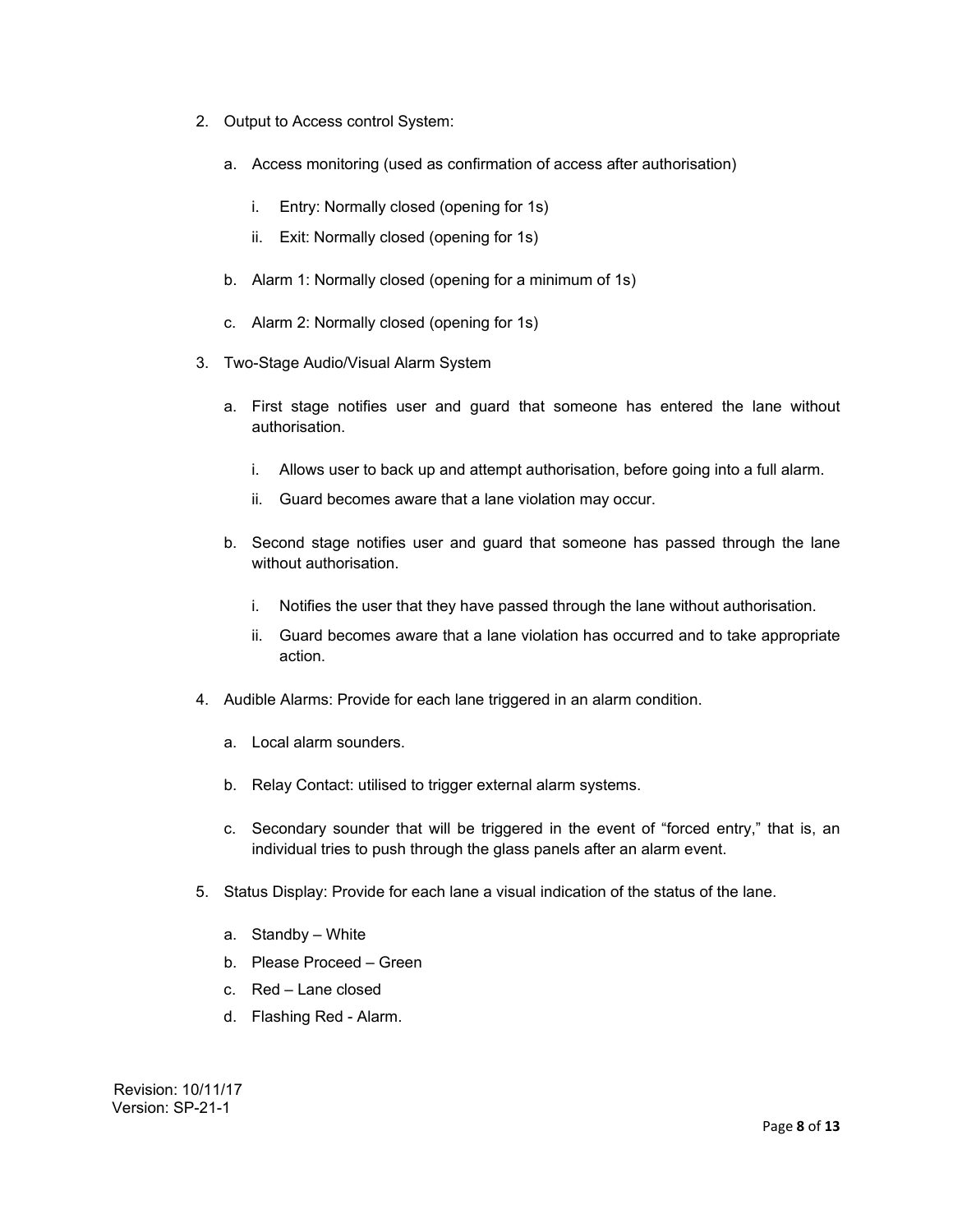- H. Relay Contact: utilised to trigger external alarm systems.
	- 1. Secondary sounder that will be triggered in the event of "forced entry," that is, an individual tries to push through the glass panels after an alarm event.
- I. Power Requirements:
	- 1. Pedestal: Low voltage 24Vdc supply current 1.25A nominal per barrier
		- a. Hazardous voltage must not be present at pedestal to ensure user safety.
	- 2. Power Supply Unit:
		- a. PSU to be remotely installed.
		- b. PSU Wall Mounted Metal Enclosure, approximately 330mm long by 200mm wide by 136mm tall.
		- c. PSU input voltage 100Vac to 240Vac at 60/50Hz, connection by 5A fused spur.
- J. Wiring Requirements:
	- 1. Pedestal Wiring: Each Transmit and Receive Pedestals (pedestals with a single motor drive units) requires an independent 24Vdc supply using a minimum conductor cross sectional area of 16 AWG  $(1.5 \text{mm}^2)$  e.g. Belden 8620 or similar. Interlane Pedestals (pedestals with dual motor drive units) require two independent 24Vdc supplies.
	- 2. Fastlane System Interconnect: A CAT5 cable (provided) between the Transmit and Receive or Interlane pedestals for each lane to facilitate power, synchronization of infrared beams, and motor driver communication.
	- 3. Earth Cables: earth connection from each pedestal to ground, using a green/yellow sleeved cable with a minimum conductor cross sectional area of 18 AWG (1mm2).
	- 4. Card Readers: as required by access control system manufacturer (typically mounted to pedestal on the right hand side of the lane entrance).
	- 5. Access Control Lane Integration: as required by access control system manufacturer. (typically, 10-conductor cable with a minimum conductor cross sectional area of 0.35mm<sup>2</sup> (22 AWG))
	- 6. Emergency Input: FP200 or similar from the Fire Panel Normally Closed relay contacts (or 24V signal) to each Interlane and Receive Pedestal.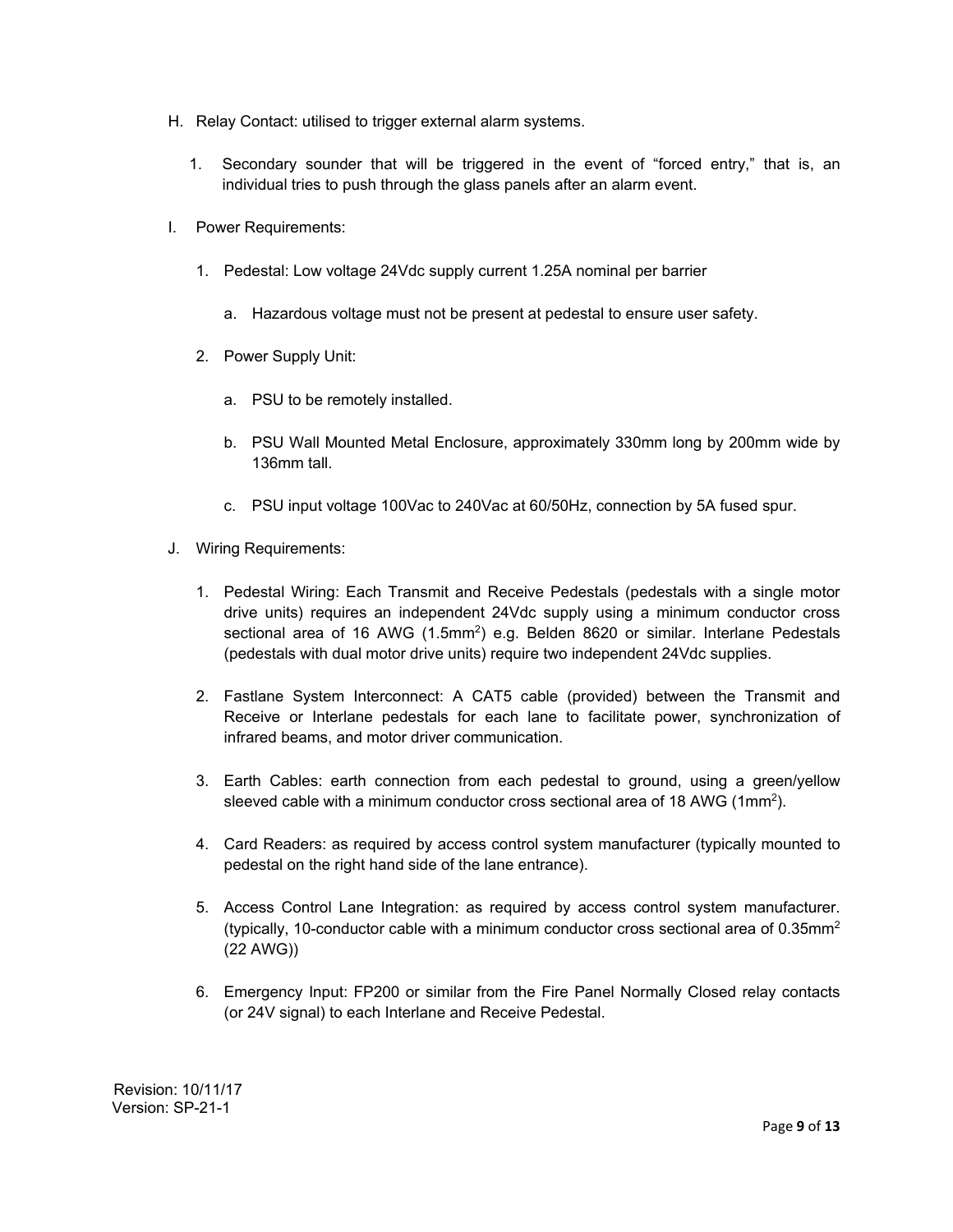- 7. Optional IP Connect Multilane or Touchscreen: a twisted pair plus screen e.g. Belden 8302, between Receive and Interlane pedestals (for up to 8 lanes) and either an IP Connect Multi-Lane controller or Touchscreen for RS485 communications with the lanes.
- 8. Optional Remote Control: 8-conductor cable with a minimum conductor cross sectional area of 22 gage (0.35mm<sup>2</sup>). Typically to reception desk or security room.
- 9. TCP/IP cables: An Ethernet cable is required between each Fastlane processor board and a remote location for a hub. The hub may either be connected to the Internet via a router or mobile network connection for remote support.

### 2.05 FACTORY TESTING

A. Fastlane Glassgate 250 Optical Turnstile with Glass Panels shall be fully assembled and staged as a system at the factory to accommodate soak testing for a period of 48 hours at a minimum to ensure proper operation and electrical connectivity. System shall be inspected for mechanical, electrical and aesthetic condition prior to packaging and shipment.

## 2.06 SECURITY EQUIPMENT

- A. Card Readers: System compatible with major access control technologies for owner-provided card readers of suitable dimensions to be mounted onto pedestals. Must support integration of multiple card readers at each mounting location by manufacturer.
	- 1. Card Reader Mounting at pedestal ends:
		- a. Under, or surface-mounted on Corian decorative top part
		- b. Option at pedestal ends behind acrylic window or surface-mounted.
- B. Manufacturer-supplied Accessories
	- 1. Touchscreen Remote Control: Optional
		- a. Operational Mode Control through Touchscreen control.
			- i. Optical turnstile mode.
			- ii. Normal mode.
			- iii. Visitor entry
		- b. Provide Visitor Buttons allowing an unlimited number of visitors to pass through the lane in the entry or exit direction.
			- i. Once the visitors have entered and the system no longer sees anyone entering or exiting for 3 seconds, the beam operations return to their original security setting.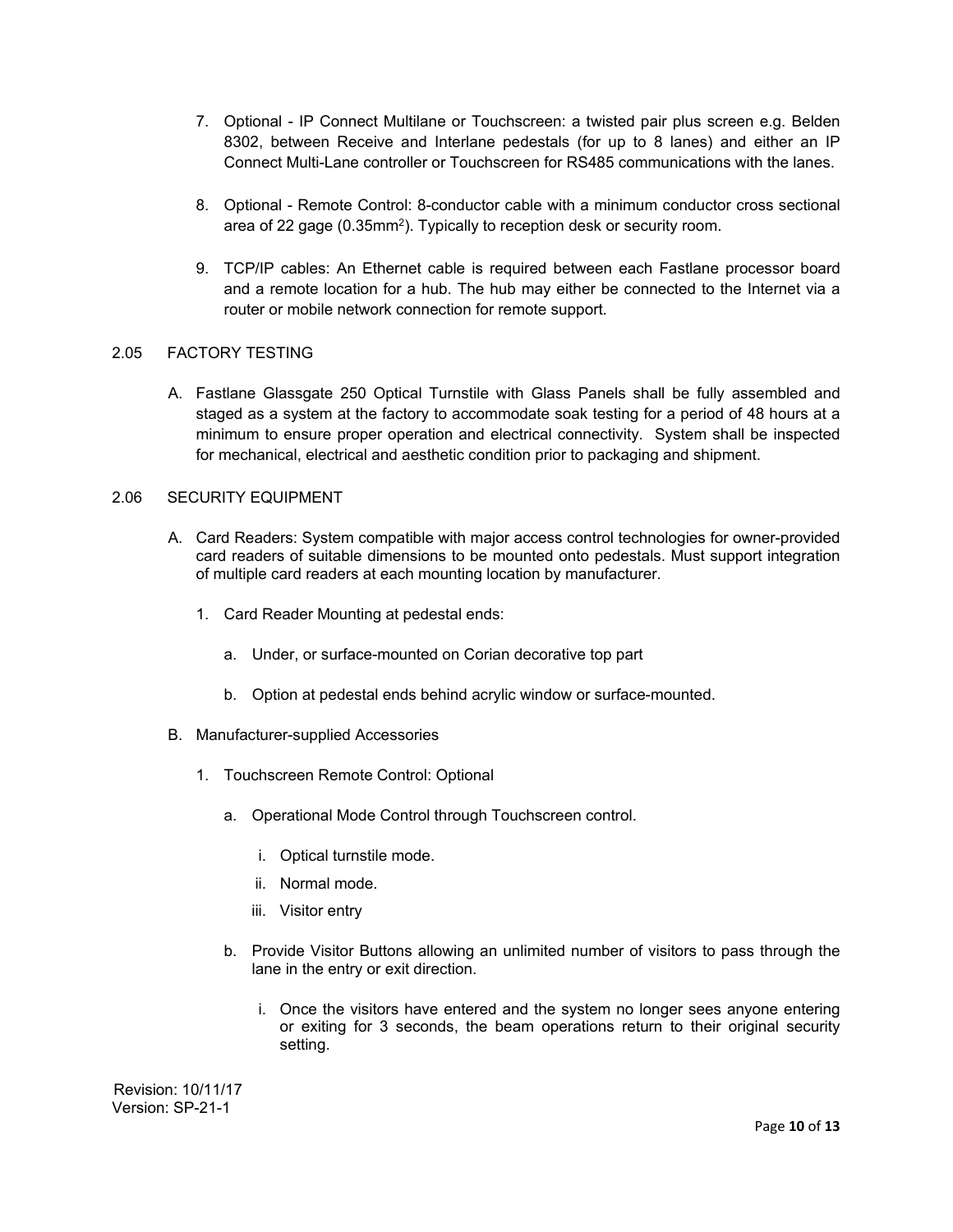- c. Provide indication designed to illuminate when an alarm is activated to provide a visual indication of the lane alarm status.
- d. Provide real time population count.
- 2. Remote Console: Optional
	- a. Provide Visitor Buttons allowing an unlimited number of visitors to pass through the lane in the entry or exit direction
	- b. Provide Alarm Indication
	- c. Key switch
- 3. IP Connect:

The turnstiles will provide individual TCP/IP addresses when connected to a computer network to enable remote control of function and operation, along with remote monitoring facilities.

4. IP Connect Multi Lane: Optional

A Multi-lane controller is available to remotely control and monitor up to 8 lanes over TCP/IP networks.

- 5. Floor Protectors: Optional. Modular system designed to support turnstile pedestals without need for drilling mounting bolts into floor or running a conduit under floor between pedestals for cables.
- 6. Fastlane Infill System: Optional. A series of decorative glass modular panels that guide users in a desired direction, while complimenting turnstile design.

#### 2.07 ENVIRONMENTAL

- A Product use:
	- 1. Energy consumption per lane: 438kW hours per annum.
	- 2. Maintenance: Annual Interval 12 month interval minimum.
	- 3. Indoor use only.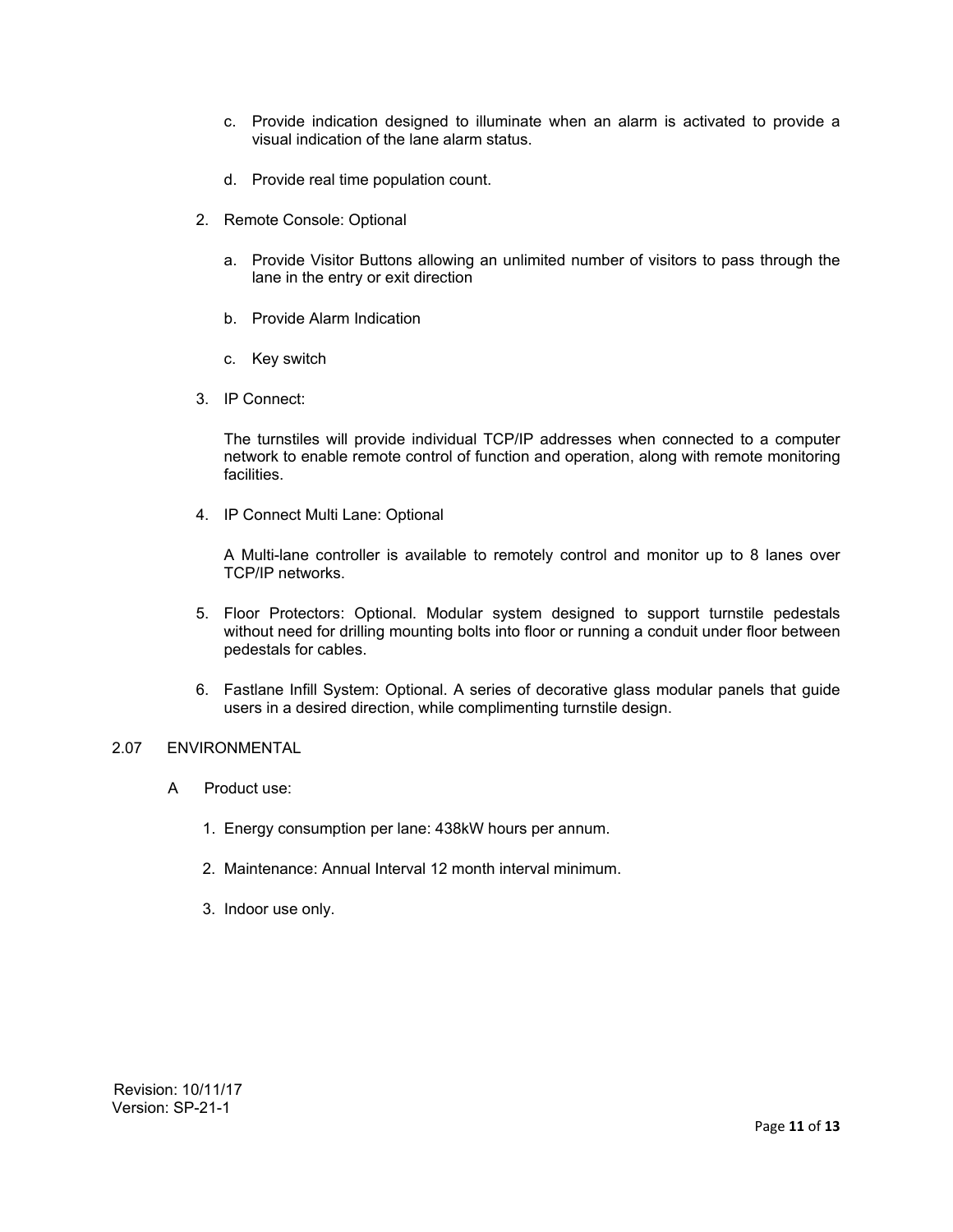#### 2.08 SUSTAINABILITY

- A. The product is recyclable at end of life. The following materials are to be distributed to appropriate recycling facilities resulting in a very low residual waste of non-recyclable material.
	- 1. Stainless Steel (sheet material 1mm to 1.5mm thickness)
	- 2. Mild Steel (sheet material 1.2 to 3mm thickness)
	- 3. Plastics
	- 4. Glass
	- 5. Printed circuit boards
	- 6. Special components e.g. gearboxes and motors, friction brakes, power supply modules
- B. The product is supplied on reusable plastic pallets with recyclable carton packaging comprising of the following materials.
	- 1. Corrugated fibre board
	- 2. Foam
	- 3. Polyethylene